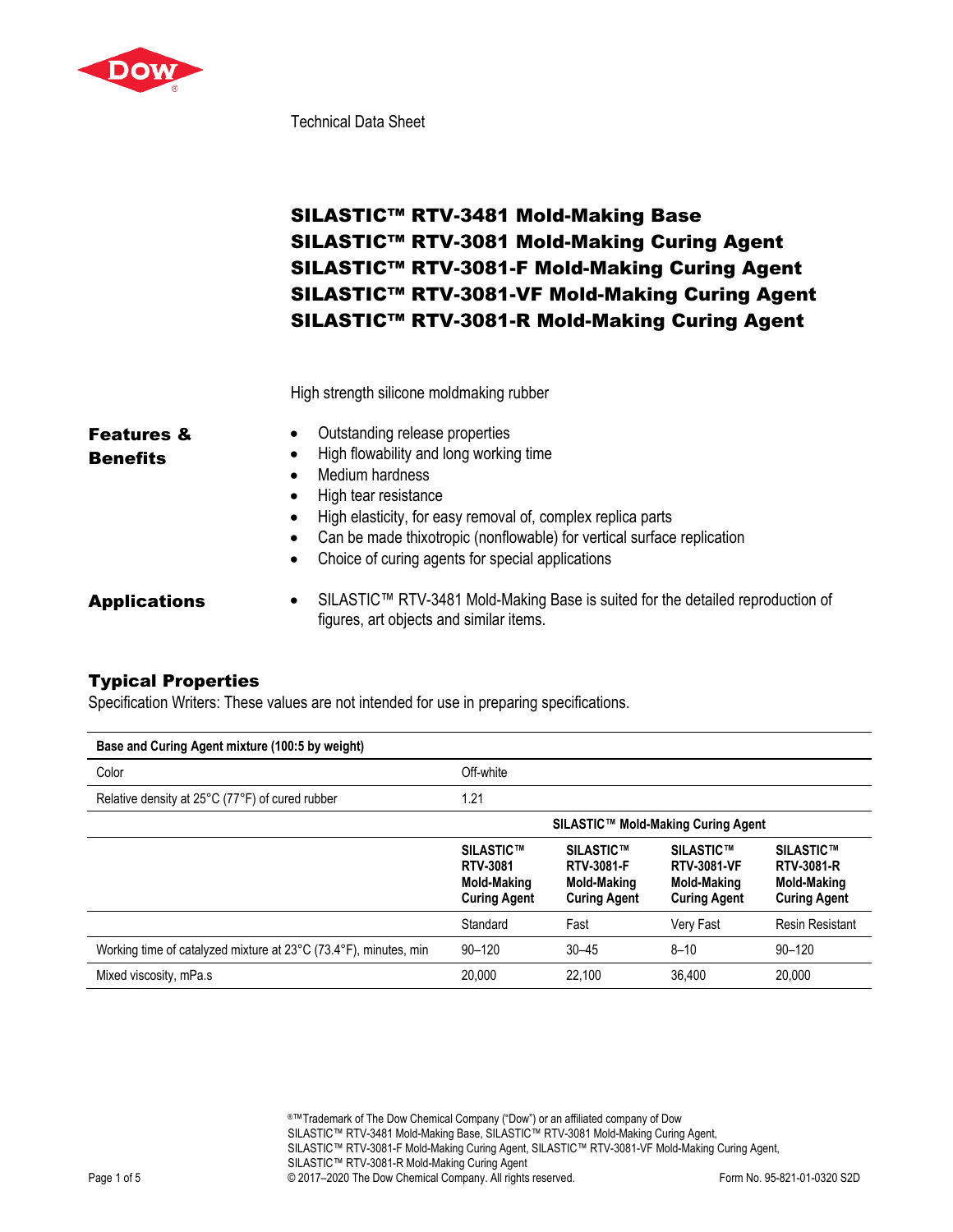## Typical Properties (Cont.)

**Base and Curing Agent mixture (100:5 by weight)**

|                                                        | SILASTIC™ Mold-Making Curing Agent                                        |                                                                                    |                                                                              |                                                                             |  |
|--------------------------------------------------------|---------------------------------------------------------------------------|------------------------------------------------------------------------------------|------------------------------------------------------------------------------|-----------------------------------------------------------------------------|--|
|                                                        | SILASTIC™<br><b>RTV-3081</b><br><b>Mold-Making</b><br><b>Curing Agent</b> | <b>SILASTIC™</b><br><b>RTV-3081-F</b><br><b>Mold-Making</b><br><b>Curing Agent</b> | SILASTIC™<br><b>RTV-3081-VF</b><br><b>Mold-Making</b><br><b>Curing Agent</b> | SILASTIC™<br><b>RTV-3081-R</b><br><b>Mold-Making</b><br><b>Curing Agent</b> |  |
| Cured for 2 days at $23^{\circ}$ C (73.4 $^{\circ}$ F) |                                                                           |                                                                                    |                                                                              |                                                                             |  |
| Hardness (Shore A)                                     | 24                                                                        | 23                                                                                 | 25                                                                           | 19                                                                          |  |
| Tensile strength, MPa                                  | 4.7                                                                       | 4.6                                                                                | 4.1                                                                          | 4.6                                                                         |  |
| Elongation at break, %                                 | 544                                                                       | 543                                                                                | 438                                                                          | 622                                                                         |  |
| Tear strength, kN/m                                    | 26                                                                        | 24                                                                                 | 25                                                                           | 26                                                                          |  |
| Linear shrinkage, %                                    | $0.2 - 0.4$                                                               | $0.2 - 0.4$                                                                        | $0.2 - 0.4$                                                                  | $0.2 - 0.4$                                                                 |  |
| Curing time, hours, max                                | 24                                                                        | 6                                                                                  | $\mathfrak{p}$                                                               | 24                                                                          |  |

**Description** SILASTIC<sup>™</sup> RTV-3481 Mold-Making Rubber is a two-part material consisting of SILASTIC™ RTV-3481 Base which when mixed with a SILASTIC™ RTV-3081 Mold-Making Curing Agent, cures at room temperature by a condensation reaction. A range of materials can be cast into the cured silicone mold: plaster, polyurethane and polyester resins are materials typically used.

#### How to Use **Substrate Preparation**

The surface of the original should be clean and free of loose material. If necessary, and in particular with porous substrates, use a suitable release agent such as petroleum jelly or soap solution.

#### **Mixing**

Thoroughly stir SILASTIC™ RTV-3481 Base before use, as filler separation may occur upon prolonged storage. Weigh 100 parts of SILASTIC™ RTV-3481 Base and 5 parts of SILASTIC™ RTV-3081 Curing Agent in a clean container. Mix together until the curing agent is completely dispersed in the base. Hand or mechanical mixing can be used, but do not mix for an extended period of time or allow the temperature to exceed 35°C (95°F). Mix suitably small quantities to ensure thorough mixing of base and curing agent. It is strongly recommended that entrapped air be removed in a vacuum chamber, allowing the mix to completely expand and then collapse. After a further 1–2 minutes under vacuum, the mix should be inspected and can be used if free of air bubbles. A volume increase of 3–5 times will occur on vacuum de-airing the mixture, so a suitably large container should be chosen.

Caution: prolonged vacuum will remove volatile components from the mix and may result in poor thick section cure and non-typical properties.

Note: If no vacuum de-airing equipment is available, air entrapment can be minimized by mixing a small quantity of SILASTIC™ RTV-3481 Base and SILASTIC™ RTV-3081 Curing Agent, then using a brush, painting the original with a 1–2 mm layer. Leave at room temperature until the surface is bubble free and the layer has begun to cure. Mix a further quantity of base and curing agent and proceed as follows to produce a final mold.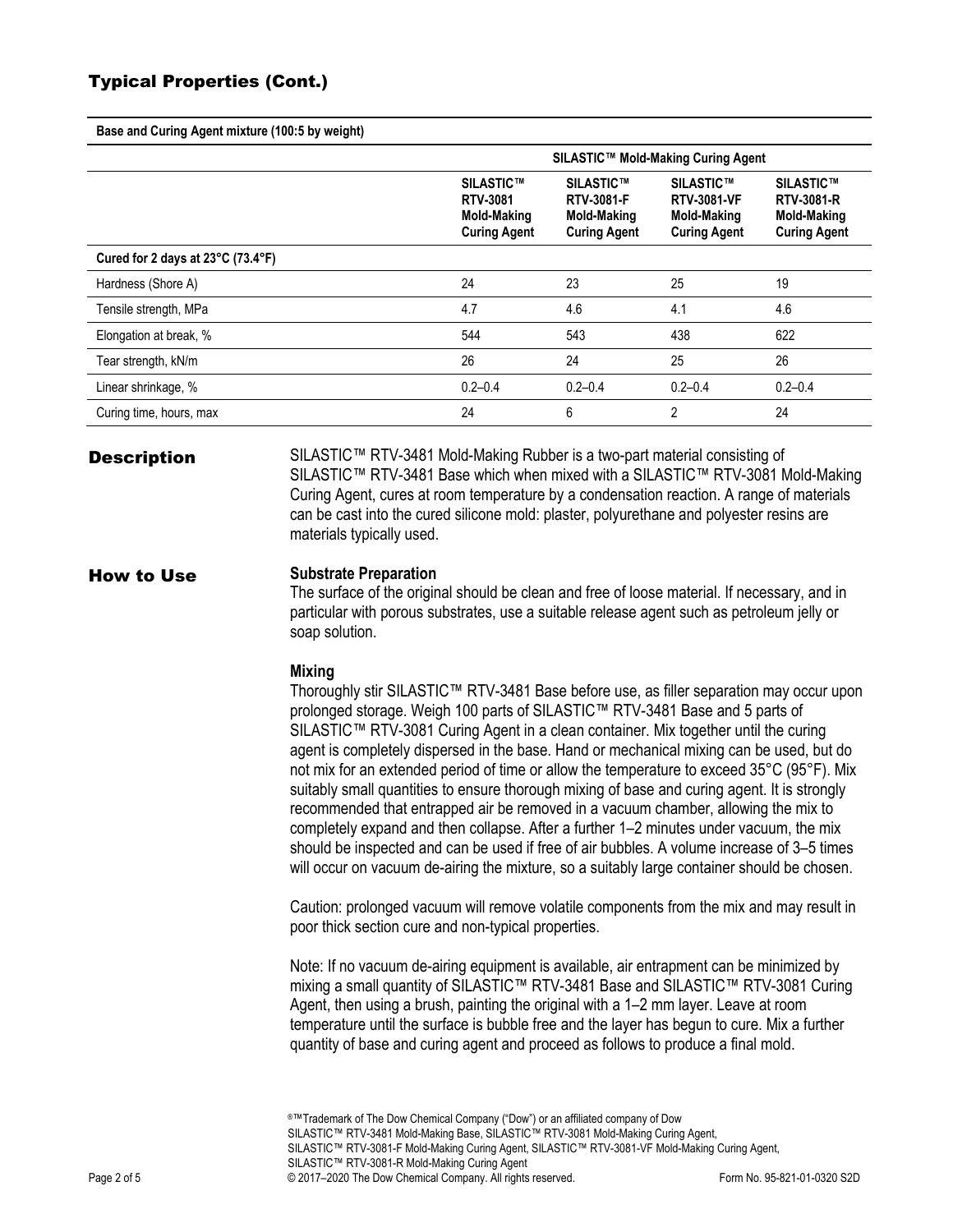### How to Use (Cont.) **Pouring the Mixture and Curing** Pour the mixed SILASTIC™ RTV-3481 Base and SILASTIC™ RTV-3081 Curing Agent as soon as possible onto the original, avoiding air entrapment. The catalyzed material will cure to a flexible rubber within 24 hours (or faster when SILASTIC™ RTV-3081 Curing Agent or SILASTIC™ RTV-3081-VF Mold-Making Curing Agent are used) at room temperature (22–  $24^{\circ}$ C/ 71.6–75.2 $^{\circ}$ F) and the mold can then be separated from the material. If the working temperature is significantly lower, the cure time will be longer. If the room temperature or humidity is very high, the working time of the catalyzed mixture will be reduced. The final mechanical properties of the mold will be reached within 7 days. **Additional** Information Reproduction of vertical surfaces if a skin mold is required of a vertical object or surface and cannot be made by normal pouring techniques, the catalyzed mixture can be made nonflowable by the addition of XIAMETER™ RTV-3011 Thixo Additive. 1. Prepare the original as described earlier. 2. Brush the original with a thin layer of catalyzed mixture. Repeat the operation when the first layer has started to cure, to achieve a coating thickness of > 2 mm. Leave to cure

- at room temperature until the material is tacky. 3. Prepare a new catalyzed mixture of SILASTIC™ RTV-3481 Base and add 3% by weight of XIAMETER™ RTV-3011 Thixo Additive and mix thoroughly until a paste consistency is reached. De-airing of the mixture is not required.
- 4. Using a spatula, cover the coated original with the thixotropic coating until all undercuts are filled; leave to cure for 24 hours, or less if SILASTIC™ RTV-3081 Curing Agent or SILASTIC™ RTV-3081-VF Curing Agent are used, at room temperature.
- 5. Construct a support mold using polyester resin or plaster and allow to set in contact with the silicone coating. Carefully remove the support mold. Peel the rubber off the original and place in the support mold.

### **Other Curing Agents**

The standard curing agent for SILASTIC™ RTV-3481 Base is SILASTIC™ RTV-3081 Curing Agent. For special requirements we offer a range of additional curing agents:

- SILASTIC™ RTV-3081 Curing Agent for demolding after 6 hours.
- SILASTIC™ RTV-3081-VF Curing Agent for demolding after 2 hours.
- SILASTIC™ RTV-3081-R Mold-Making Curing Agent for improved mold life with polyester casting resins.
- SILASTIC™ RTV-3081-F Mold-Making Curing Agent and SILASTIC™ RTV-3081-VF Curing Agent are fast curing agents and give a shorter working time.

### **Use at High Temperatures**

Some molds produced from condensation cure silicone rubbers can degrade when exposed to temperatures above 150°C (302°F) over a period of time or when totally confined in storage at high ambient temperatures. This can result in softening and loss of elastic properties.

Please contact a distributor for further advice.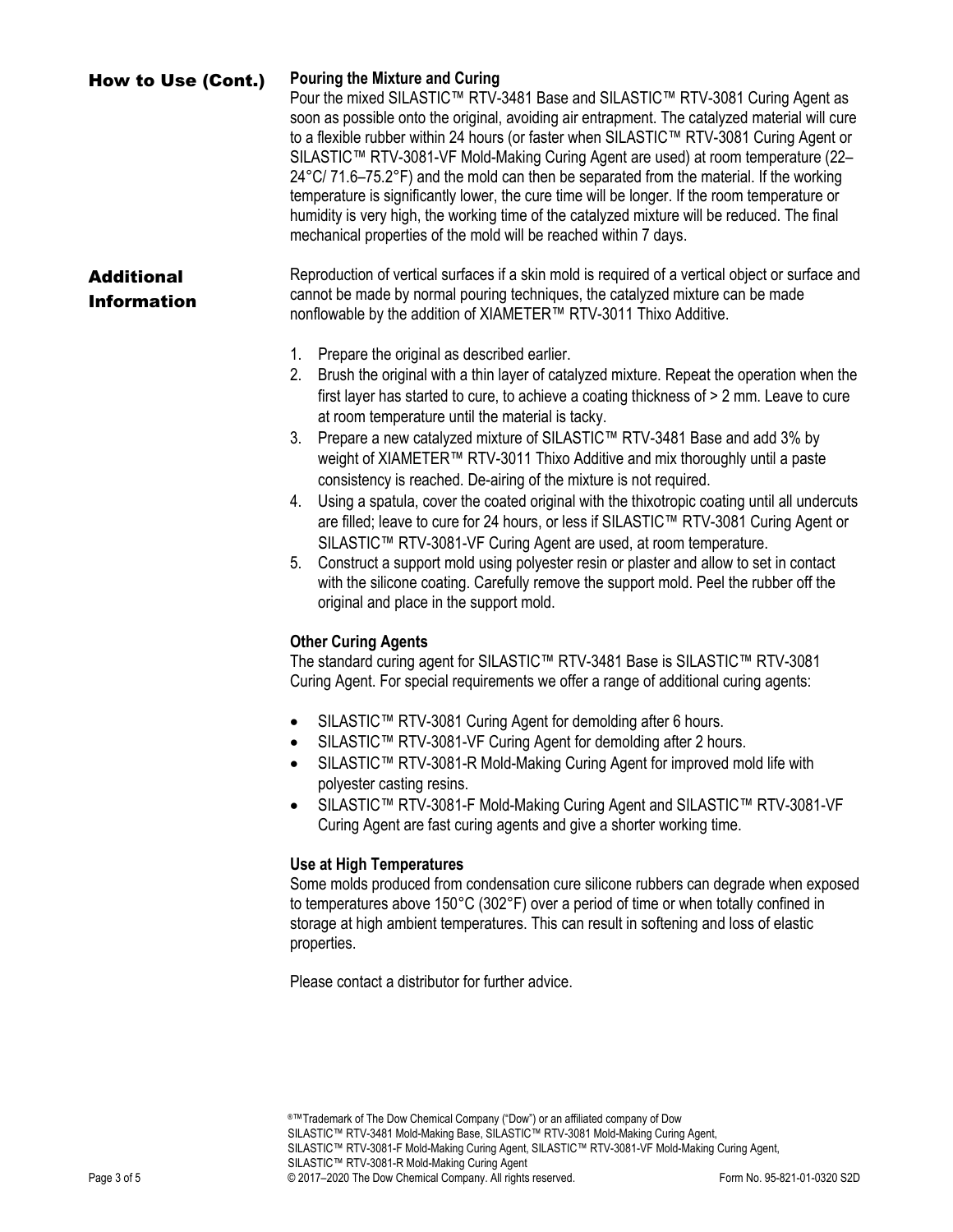| <b>Additional</b><br><b>Information (Cont.)</b>                 | <b>Resistance to Casting Materials</b><br>The chemical resistance of fully cured SILASTIC™ RTV-3481 Base is excellent, and similar<br>to all condensation cure silicone elastomers. It should be noted however that ultimately,<br>resins and other aggressive casting materials will attack silicone molds, changing physical<br>properties, surface release and possibly mold dimensions. Molds should be checked<br>periodically during long production runs.                                                                                                                                                         |
|-----------------------------------------------------------------|--------------------------------------------------------------------------------------------------------------------------------------------------------------------------------------------------------------------------------------------------------------------------------------------------------------------------------------------------------------------------------------------------------------------------------------------------------------------------------------------------------------------------------------------------------------------------------------------------------------------------|
|                                                                 | Note: SILASTIC™ RTV-3481 Base is an industrial product and must not be used in food<br>molding, dental and human skin molding applications.                                                                                                                                                                                                                                                                                                                                                                                                                                                                              |
| <b>Handling</b><br><b>Precautions</b>                           | PRODUCT SAFETY INFORMATION REQUIRED FOR SAFE USE IS NOT INCLUDED IN<br>THIS DOCUMENT. BEFORE HANDLING, READ PRODUCT AND SAFETY DATA SHEETS<br>AND CONTAINER LABELS FOR SAFE USE, PHYSICAL AND HEALTH HAZARD<br>INFORMATION. THE SAFETY DATA SHEET IS AVAILABLE ON THE DOW WEBSITE AT<br>DOW.COM, OR FROM YOUR DOW SALES APPLICATION ENGINEER, OR<br>DISTRIBUTOR, OR BY CALLING DOW CUSTOMER SERVICE.                                                                                                                                                                                                                     |
| <b>Usable Life and</b><br><b>Storage</b>                        | Product should be stored at or below 32°C (89.6°F) in original, unopened containers.                                                                                                                                                                                                                                                                                                                                                                                                                                                                                                                                     |
| <b>Limitations</b>                                              | This product is neither tested nor represented as suitable for medical or pharmaceutical<br>uses.                                                                                                                                                                                                                                                                                                                                                                                                                                                                                                                        |
| <b>Health and</b><br><b>Environmental</b><br><b>Information</b> | To support customers in their product safety needs, Dow has an extensive Product<br>Stewardship organization and a team of product safety and regulatory compliance<br>specialists available in each area.                                                                                                                                                                                                                                                                                                                                                                                                               |
|                                                                 | For further information, please see our website, dow.com or consult your local Dow<br>representative.                                                                                                                                                                                                                                                                                                                                                                                                                                                                                                                    |
| <b>Disposal</b><br><b>Considerations</b>                        | Dispose in accordance with all local, state (provincial) and federal regulations. Empty<br>containers may contain hazardous residues. This material and its container must be<br>disposed in a safe and legal manner.                                                                                                                                                                                                                                                                                                                                                                                                    |
|                                                                 | It is the user's responsibility to verify that treatment and disposal procedures comply with<br>local, state (provincial) and federal regulations. Contact your Dow Technical Representative<br>for more information.                                                                                                                                                                                                                                                                                                                                                                                                    |
| <b>Product</b><br><b>Stewardship</b>                            | Dow has a fundamental concern for all who make, distribute, and use its products, and for<br>the environment in which we live. This concern is the basis for our product stewardship<br>philosophy by which we assess the safety, health, and environmental information on our<br>products and then take appropriate steps to protect employee and public health and our<br>environment. The success of our product stewardship program rests with each and every<br>individual involved with Dow products - from the initial concept and research, to<br>manufacture, use, sale, disposal, and recycle of each product. |